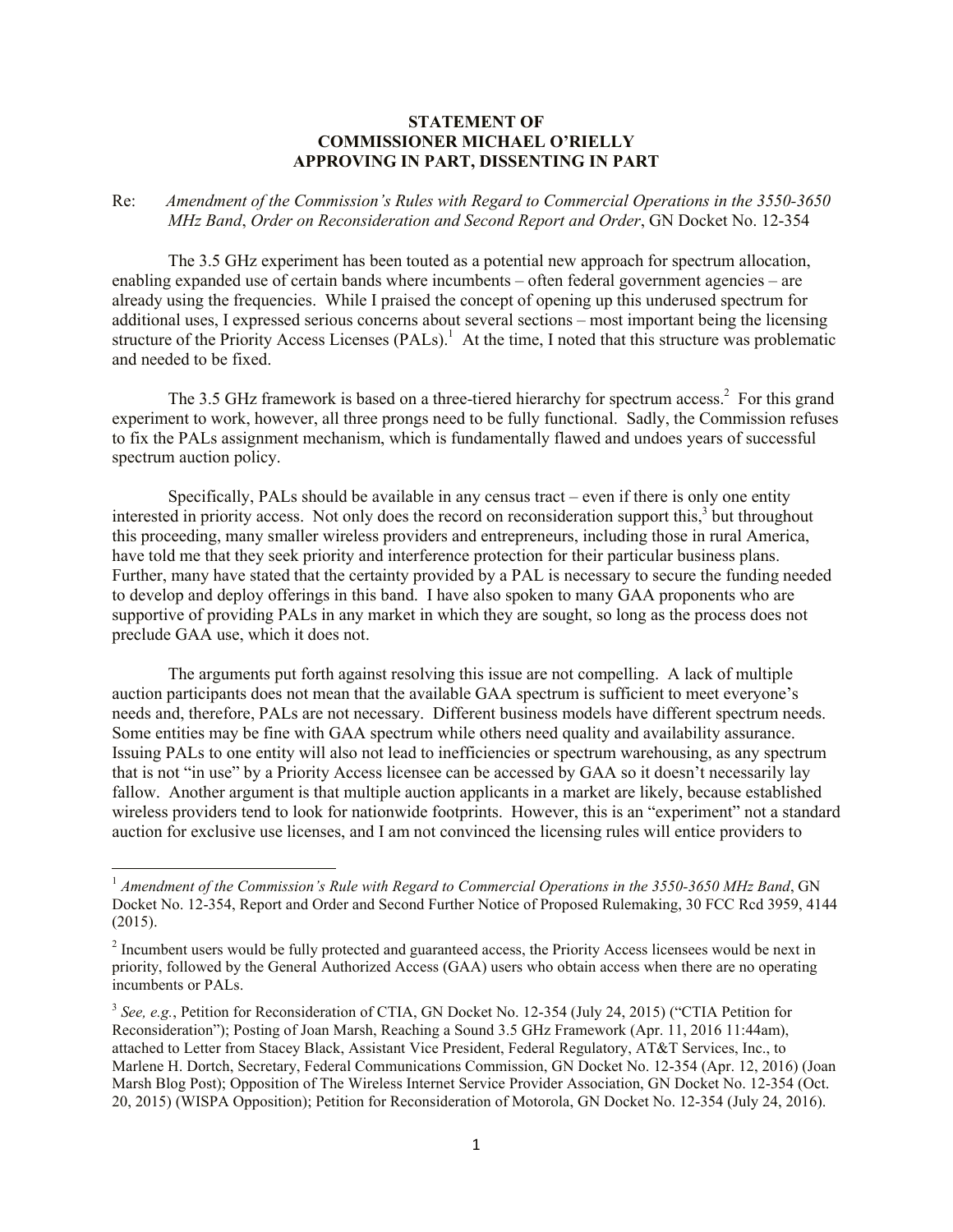express interest in multiple PALs in more than 74,000 census tracts. Finally, the argument has been made that priority access should not be permitted for free. But as I and others have stated, $4$  we can use our well-established auction processes to resolve this issue.

Unfortunately, some at the Commission have decided that the statute prevents this.<sup>5</sup> However, there is a good argument to be made that a PAL is, by its very nature, mutually exclusive to GAA use, because these license types cannot coexist on the same frequencies.

And this point is consistent with our decision in the Incentive Auction order that only one application for a license is sufficient to meet our mutual exclusivity rules. $6$  In coming to this decision, one of the justifications was that broadcast and wireless use are mutually exclusive.<sup>7</sup> While some may argue that the Incentive Auction is unique because it was mandated by law, Congress did not change our rules in regard to how we conduct our forward auctions. The Spectrum Act says that spectrum should be allocated for wireless use "through a system of competitive bidding under  $[309(j)]^{8}$  and that auction revenues should be used, in part, to compensate broadcasters that surrender their licenses in the reverse auction, but this language in no way demands a special interpretation of our mutual exclusivity rule.

Moreover, even if there is mutual exclusivity for a first auction, there is no guarantee that it will exist in future auctions. Therefore, an entity that invests in and constructs a network based on priority access may not even be able to participate in a future auction to maintain its status. This could result in stranded investment. Some argue that the investment is still worthwhile because they would continue to have access to GAA spectrum, but, as I indicated before, some industry participants have clearly stated that GAA is not sufficient. Instead, they want functioning licenses that this sharing model was supposed to offer.

An equally disturbing problem with the current structure – and subject to numerous petitions in this item  $-$  is the lack of renewability and short license terms for PALs.<sup>9</sup> It has been made clear by numerous wireless providers that the short license terms and lack of renewal, along with the auction structure, will inform their business decisions as to whether they should apply for PALs or whether it is even worth investing in and developing this band. The fact that Commission staff would not even entertain discussions on changing the lack of renewability and licensing term is so telling about how this Commission is run and the unwillingness to listen to worthwhile ideas.

Fundamentally, such a decision undoes decades of successful spectrum policy by the Commission. For example, the Commission has touted internationally the need for longer license terms

7 *Id*. at 6761 ¶ 471.

 4 *See, e.g.*, Petition for Reconsideration of John M. Peha, GN Docket No. 12-354 (July 24, 2015); Ex Parte Letter from Scott K. Bergmann, Vice President, Regulatory Affairs, CTIA, to Marlene H. Dortch, Secretary, Federal Communications Commission, GN Docket No. 12-354 (Apr. 27, 2016); *see also* WISPA Opposition.

<sup>&</sup>lt;sup>5</sup> Section 309(j)(1) of the Communications Act states that "if . . . mutually exclusive applications are accepted for any initial license . . . , the Commission shall grant the license or permit to a qualified applicant through a system of competitive bidding." 47 U.S.C. § 309(j)(6)(E). The statute continues that nothing should be "construed to relieve the Commission of the obligation . . . to avoid mutual exclusivity in application and licensing procedures." *Id*. §  $309(j)(6)(E)$ .

<sup>6</sup> *Expanding the Economic and Innovation Opportunities of Spectrum through Incentive Auctions*, GN Docket No. 12-268, Report and Order, 29 FCC Rcd 6567, 6760 ¶ 470 (2014).

<sup>&</sup>lt;sup>8</sup> Middle Class Tax Relief and Job Creation Act of 2012, Pub. L. No. 112-96  $\S$  6401(b)(1)(B), 126 Stat. 222 (2012).

<sup>&</sup>lt;sup>9</sup> See, e.g., CTIA Petition for Reconsideration; Response of T-Mobile, GN Docket No. 12-354 (Oct. 20, 2016); Joan Marsh Blog.